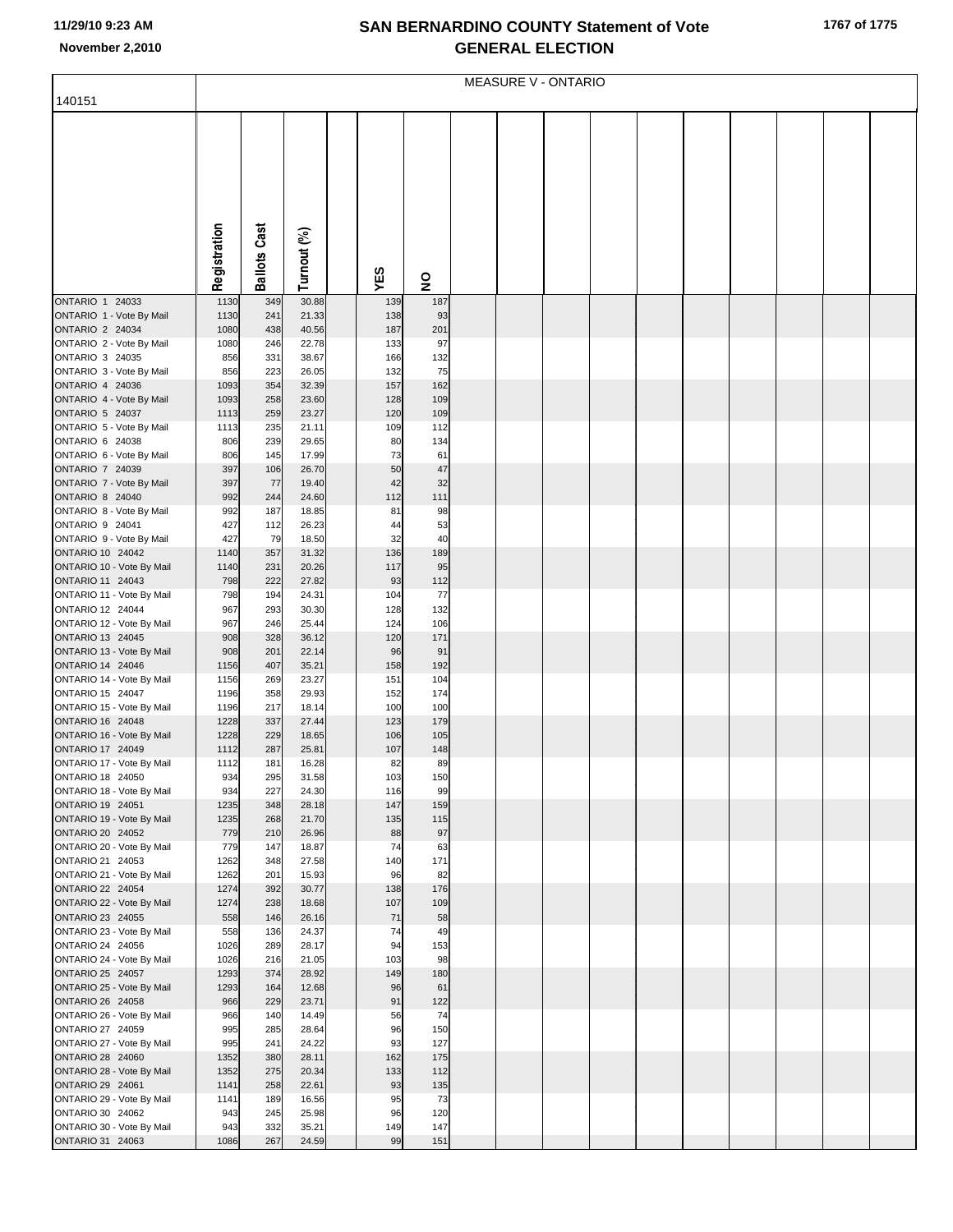## **SAN BERNARDINO COUNTY Statement of Vote November 2,2010 GENERAL ELECTION**

|                                               | <b>MEASURE V - ONTARIO</b> |                                  |                |  |                            |                               |  |  |  |  |  |  |  |  |  |
|-----------------------------------------------|----------------------------|----------------------------------|----------------|--|----------------------------|-------------------------------|--|--|--|--|--|--|--|--|--|
| 140151                                        |                            |                                  |                |  |                            |                               |  |  |  |  |  |  |  |  |  |
|                                               |                            |                                  |                |  |                            |                               |  |  |  |  |  |  |  |  |  |
|                                               |                            |                                  |                |  |                            |                               |  |  |  |  |  |  |  |  |  |
|                                               |                            |                                  |                |  |                            |                               |  |  |  |  |  |  |  |  |  |
|                                               |                            |                                  |                |  |                            |                               |  |  |  |  |  |  |  |  |  |
|                                               |                            |                                  |                |  |                            |                               |  |  |  |  |  |  |  |  |  |
|                                               |                            |                                  |                |  |                            |                               |  |  |  |  |  |  |  |  |  |
|                                               |                            |                                  |                |  |                            |                               |  |  |  |  |  |  |  |  |  |
|                                               |                            |                                  |                |  |                            |                               |  |  |  |  |  |  |  |  |  |
|                                               | Registration               | <b>Ballots Cast</b>              | Turnout (%)    |  |                            |                               |  |  |  |  |  |  |  |  |  |
|                                               |                            |                                  |                |  | YES                        | 9                             |  |  |  |  |  |  |  |  |  |
| ONTARIO 31 - Vote By Mail                     | 1086                       | 272                              | 25.05          |  | 124                        | 129                           |  |  |  |  |  |  |  |  |  |
| ONTARIO 32 24064<br>ONTARIO 32 - Vote By Mail | 806<br>806                 | 223<br>157                       | 27.67<br>19.48 |  | 94<br>74                   | 108<br>68                     |  |  |  |  |  |  |  |  |  |
| ONTARIO 33 24065                              | 1133                       | 361                              | 31.86          |  | 144                        | 174                           |  |  |  |  |  |  |  |  |  |
| ONTARIO 33 - Vote By Mail                     | 1133                       | 233                              | 20.56          |  | 105                        | 111                           |  |  |  |  |  |  |  |  |  |
| ONTARIO 34 24066<br>ONTARIO 34 - Vote By Mail | 921<br>921                 | 240<br>175                       | 26.06<br>19.00 |  | 95<br>77                   | 126<br>80                     |  |  |  |  |  |  |  |  |  |
| ONTARIO 35 24067                              | 880                        | 330                              | 37.50          |  | 142                        | 149                           |  |  |  |  |  |  |  |  |  |
| ONTARIO 35 - Vote By Mail                     | 880                        | 185                              | 21.02          |  | 81                         | 88                            |  |  |  |  |  |  |  |  |  |
| ONTARIO 36 24068                              | 635                        | 172                              | 27.09          |  | 75                         | 77                            |  |  |  |  |  |  |  |  |  |
| ONTARIO 36 - Vote By Mail<br>ONTARIO 37 24069 | 635<br>965                 | 105<br>314                       | 16.54<br>32.54 |  | 43<br>126                  | 47<br>150                     |  |  |  |  |  |  |  |  |  |
| ONTARIO 37 - Vote By Mail                     | 965                        | 241                              | 24.97          |  | 110                        | 107                           |  |  |  |  |  |  |  |  |  |
| ONTARIO 38 24070                              | 658                        | 197                              | 29.94          |  | 75                         | 101                           |  |  |  |  |  |  |  |  |  |
| ONTARIO 38 - Vote By Mail<br>ONTARIO 39 24071 | 658<br>1136                | 113<br>300                       | 17.17<br>26.41 |  | 60<br>148                  | 45<br>130                     |  |  |  |  |  |  |  |  |  |
| ONTARIO 39 - Vote By Mail                     | 1136                       | 284                              | 25.00          |  | 135                        | 125                           |  |  |  |  |  |  |  |  |  |
| ONTARIO 40 24072                              | 1044                       | 363                              | 34.77          |  | 144                        | 183                           |  |  |  |  |  |  |  |  |  |
| ONTARIO 40 - Vote By Mail                     | 1044                       | 247                              | 23.66          |  | 97                         | 132                           |  |  |  |  |  |  |  |  |  |
| ONTARIO 41 24073<br>ONTARIO 41 - Vote By Mail | 1171<br>1171               | 412<br>275                       | 35.18<br>23.48 |  | 143<br>134                 | 228<br>128                    |  |  |  |  |  |  |  |  |  |
| ONTARIO 42 24074                              | 1199                       | 388                              | 32.36          |  | 145                        | 207                           |  |  |  |  |  |  |  |  |  |
| ONTARIO 42 - Vote By Mail                     | 1199                       | 291                              | 24.27          |  | 137                        | 138                           |  |  |  |  |  |  |  |  |  |
| ONTARIO 43 24075<br>ONTARIO 43 - Vote By Mail | 1172<br>1172               | 369<br>237                       | 31.48<br>20.22 |  | 150<br>115                 | 197<br>110                    |  |  |  |  |  |  |  |  |  |
| ONTARIO 44 24076                              | 926                        | 288                              | 31.10          |  | 108                        | 149                           |  |  |  |  |  |  |  |  |  |
| ONTARIO 44 - Vote By Mail                     | 926                        | 231                              | 24.95          |  | 112                        | 100                           |  |  |  |  |  |  |  |  |  |
| ONTARIO 45 24077<br>ONTARIO 45 - Vote By Mail | 1069<br>1069               | 298<br>287                       | 27.88<br>26.85 |  | 116<br>142                 | 147<br>124                    |  |  |  |  |  |  |  |  |  |
| ONTARIO 46 24078                              | 787                        | 249                              | 31.64          |  | 101                        | 126                           |  |  |  |  |  |  |  |  |  |
| ONTARIO 46 - Vote By Mail                     | 787                        | 183                              | 23.25          |  | 91                         | 74                            |  |  |  |  |  |  |  |  |  |
| ONTARIO 47 24079<br>ONTARIO 47 - Vote By Mail | 730<br>730                 | 282<br>179                       | 38.63<br>24.52 |  | 124<br>79                  | 130<br>90                     |  |  |  |  |  |  |  |  |  |
| ONTARIO 48 24080                              | 727                        | 188                              | 25.86          |  | 85                         | 90                            |  |  |  |  |  |  |  |  |  |
| ONTARIO 48 - Vote By Mail                     | 727                        | 192                              | 26.41          |  | 89                         | 84                            |  |  |  |  |  |  |  |  |  |
| ONTARIO 49 24081<br>ONTARIO 49 - Vote By Mail | 27<br>27                   | 11<br>$\circ$                    | 40.74<br>0.00  |  | 8<br>$\mathbf 0$           | $\overline{c}$<br>$\mathbf 0$ |  |  |  |  |  |  |  |  |  |
| ONTARIO 50 24082                              | 671                        | 179                              | 26.68          |  | 76                         | 84                            |  |  |  |  |  |  |  |  |  |
| ONTARIO 50 - Vote By Mail                     | 671                        | 127                              | 18.93          |  | 57                         | 62                            |  |  |  |  |  |  |  |  |  |
| ONTARIO 51 24083<br>ONTARIO 51 - Vote By Mail | 699<br>699                 | 186<br>124                       | 26.61<br>17.74 |  | 76<br>43                   | 89<br>71                      |  |  |  |  |  |  |  |  |  |
| ONTARIO 52 24084                              | 747                        | 212                              | 28.38          |  | 90                         | 102                           |  |  |  |  |  |  |  |  |  |
| ONTARIO 52 - Vote By Mail                     | 747                        | 249                              | 33.33          |  | 119                        | 113                           |  |  |  |  |  |  |  |  |  |
| ONTARIO 53 24085                              | 554                        | 168                              | 30.32          |  | 77<br>59                   | 74                            |  |  |  |  |  |  |  |  |  |
| ONTARIO 53 - Vote By Mail<br>ONTARIO 54 24086 | 554<br>620                 | 134<br>192                       | 24.19<br>30.97 |  | 81                         | 64<br>89                      |  |  |  |  |  |  |  |  |  |
| ONTARIO 54 - Vote By Mail                     | 620                        | 174                              | 28.06          |  | 83                         | 72                            |  |  |  |  |  |  |  |  |  |
| ONTARIO 55 24087                              | 736                        | 265                              | 36.01          |  | 102<br>79                  | 144                           |  |  |  |  |  |  |  |  |  |
| ONTARIO 55 - Vote By Mail<br>ONTARIO 56 24088 | 736<br>693                 | 159<br>137                       | 21.60<br>19.77 |  | 55                         | 77<br>70                      |  |  |  |  |  |  |  |  |  |
| ONTARIO 56 - Vote By Mail                     | 693                        | 106                              | 15.30          |  | 57                         | 40                            |  |  |  |  |  |  |  |  |  |
| ONTARIO 57 24089                              | 713                        | 188                              | 26.37          |  | 83                         | 84                            |  |  |  |  |  |  |  |  |  |
| ONTARIO 57 - Vote By Mail<br>ONTARIO 59 24090 | 713<br>419                 | 150<br>145                       | 21.04<br>34.61 |  | 73<br>60                   | 70<br>80                      |  |  |  |  |  |  |  |  |  |
| ONTARIO 59 - Vote By Mail                     | 419                        | 107                              | 25.54          |  | 51                         | 48                            |  |  |  |  |  |  |  |  |  |
| ONTARIO 61 24091                              | 137                        | 47                               | 34.31          |  | 22                         | 20                            |  |  |  |  |  |  |  |  |  |
| ONTARIO 61 - Vote By Mail<br>ONTARIO 62 24092 | 137<br>0                   | $\overline{0}$<br>$\overline{0}$ | 0.00<br>0.00   |  | $\mathbf 0$<br>$\mathbf 0$ | $\pmb{0}$<br>$\mathbf 0$      |  |  |  |  |  |  |  |  |  |
| ONTARIO 62 - Vote By Mail                     | $\pmb{0}$                  | $\overline{0}$                   | 0.00           |  | $\mathbf 0$                | $\mathbf 0$                   |  |  |  |  |  |  |  |  |  |
| ONTARIO 63 24093                              | $\pmb{0}$                  | $\overline{0}$                   | 0.00           |  | $\mathbf 0$                | $\mathbf 0$                   |  |  |  |  |  |  |  |  |  |
| ONTARIO 63 - Vote By Mail                     | $\mathbf 0$                | $\overline{0}$                   | 0.00           |  | $\Omega$                   | $\mathbf 0$                   |  |  |  |  |  |  |  |  |  |